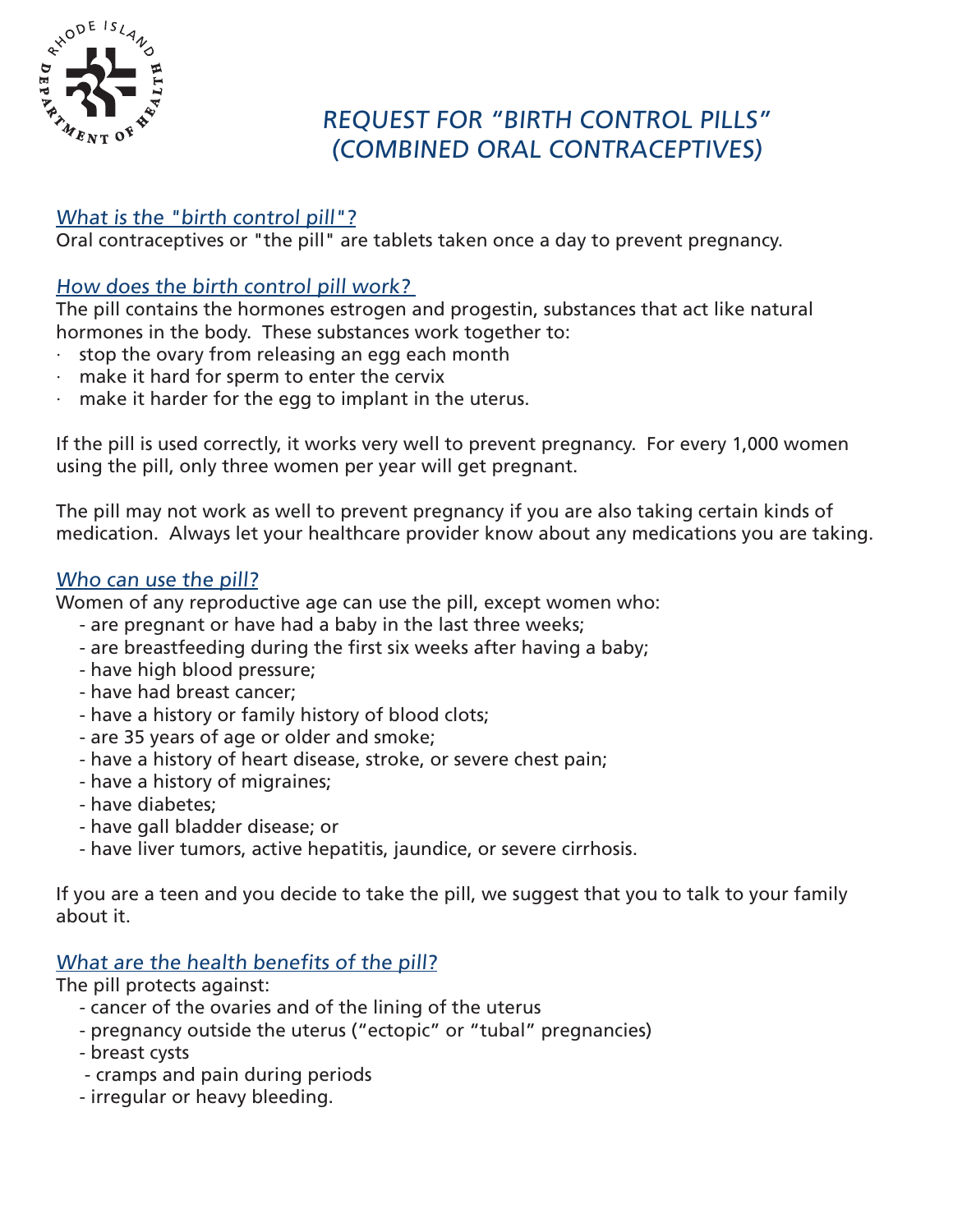## What are the side effects of the pill?

Taking the pill may cause minor side effects, which may be different for each woman. Some women may have small amounts of bleeding between periods. This is not harmful and usually goes away after the third month on the pill. However, if you have a missed period while you are on the pill, call your healthcare provider.

Another side effect that some women have is upset stomach during the first month on the pill. Taking the pill just before going to bed can help this problem. As for weight changes, most pill-users have no weight change at all. Although some women gain weight when taking the pill, an equal number actually lose weight. Weight gain or loss is more likely caused by changes in diet than by taking the pill. Some women may also experience breast tenderness, headaches, or mood changes.

### Does the pill protect against STDs and AIDS?

The pill will not protect you against HIV, the virus that causes AIDS, or against sexually transmitted diseases (STDs). Women at risk of HIV/AIDS or STDs should use a female condom or a male latex condom in addition to the pill to prevent disease. If you or your partner is allergic to latex, use polyurethane condoms. Your healthcare provider can help you decide if you are at risk of HIV/AIDS or STDs.

#### What do I need to know about taking the pill?

There are two important things to remember about taking the pill:

- Your healthcare provider will tell you which day to start taking your pills. After that, it is important that you start each new pill pack on the same day of the week, no matter when your period starts or ends.
- It is important to remember to take your pill at the same time each day. Choose the best time of day for you when you first start taking the pill, and then be sure to take them at the same time every day after that. It is important that you take a pill every day. Use all your pills.

#### What if I forget to take a pill?

If you forget to take a pill at the correct time, take it as soon as you remember and use a back-up method of birth control (such as condoms). You may have spotting if you are late with a pill. If you forget to take two or more pills in a row, continue to use a backup method of birth control in addition to the rest of the pills in your pack and tell your health care provider.

#### Call your healthcare provider if you have any of the following "ACHES":

- **A** Abdominal pain (severe), yellow skin or eyes
- **C** Chest pain (severe cough, shortness of breath, or pain when breathing in)
- **H** Headache, dizziness, weakness, or numbness, especially if on only one side of the head
- **E** Eye problems (blurred vision or loss of vision), speech problems
- **S** Severe leg pain or swelling